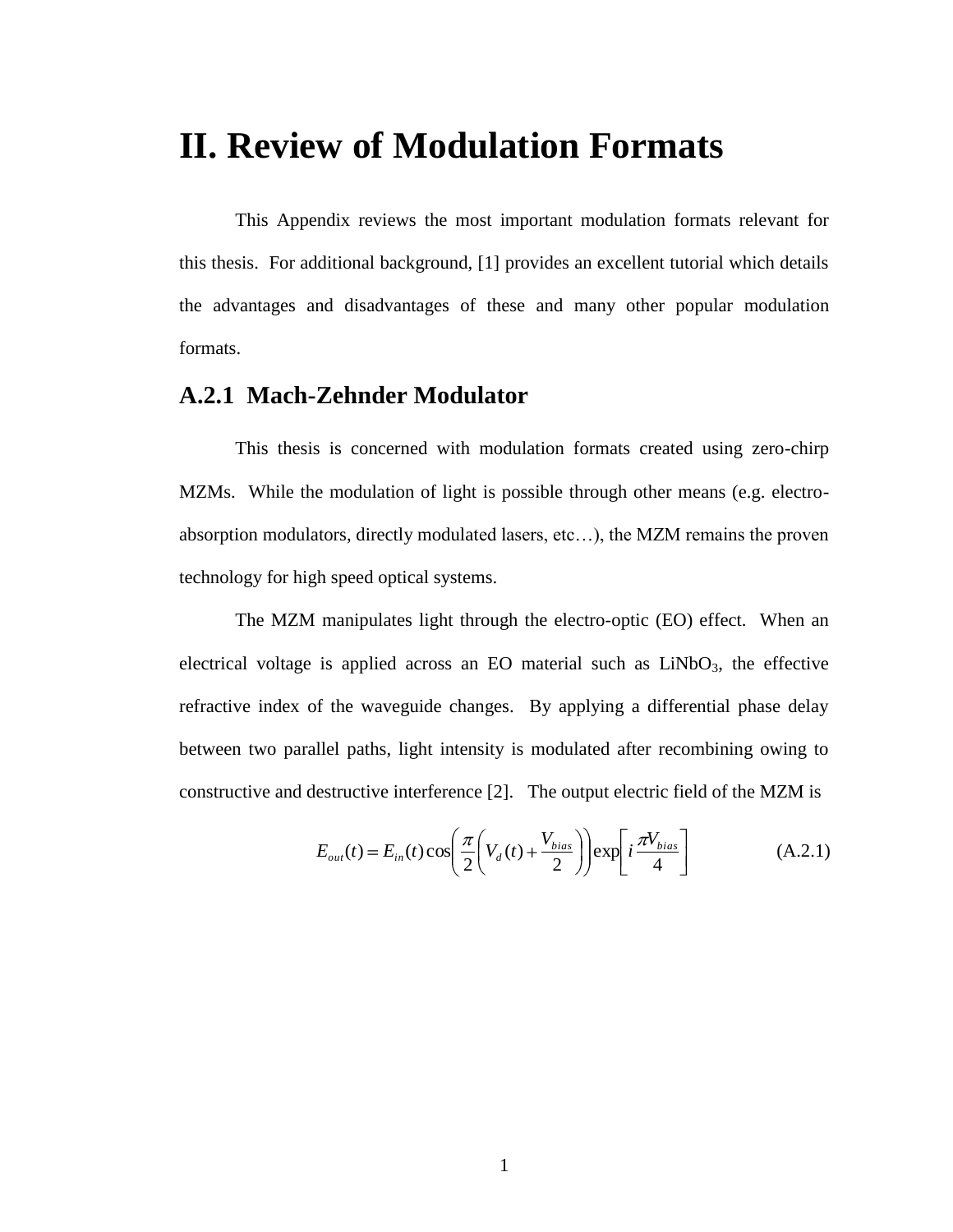

**Fig. A.2.1. Transfer characteristic of a typical MZM. The solid line corresponds to the field and the dashed line corresponds to the intensity (i.e. the magnitude-squared of the field).** 

where  $E_{in}(t)$  is the input field,  $V_d(t)$  is the electrical driving voltage waveform and  $V_{bias}$ is the DC bias applied to the MZM arms. The transfer curve of (A.2.1) is shown in Fig. A.2.1 for an offset bias,  $V_{bias}$ , of 0 V. It is evident that by modulating between, for example, 0 and  $V_{\pi}$  that the light wave can be modulated between 1 and 0 intensity. Moreover, it can be seen that an additional  $\pi$  phase shift occurs when the voltage swings, for example, between 0 and  $2V_{\pi}$  since the field amplitude changes between 1 and -1. This phase flipping property is commonly used both for creating phase modulated signals and phase coded intensity modulated formats [1, 3].

#### **A.2.2 Non-return to Zero Modulation**

The most straightforward intensity modulated format is NRZ. NRZ is created by modulated between 0 and  $V_{\pi}$  on the MZM transfer curve and is characterized by the fact that consecutive marks do not return to zero between bits. Thus, long strings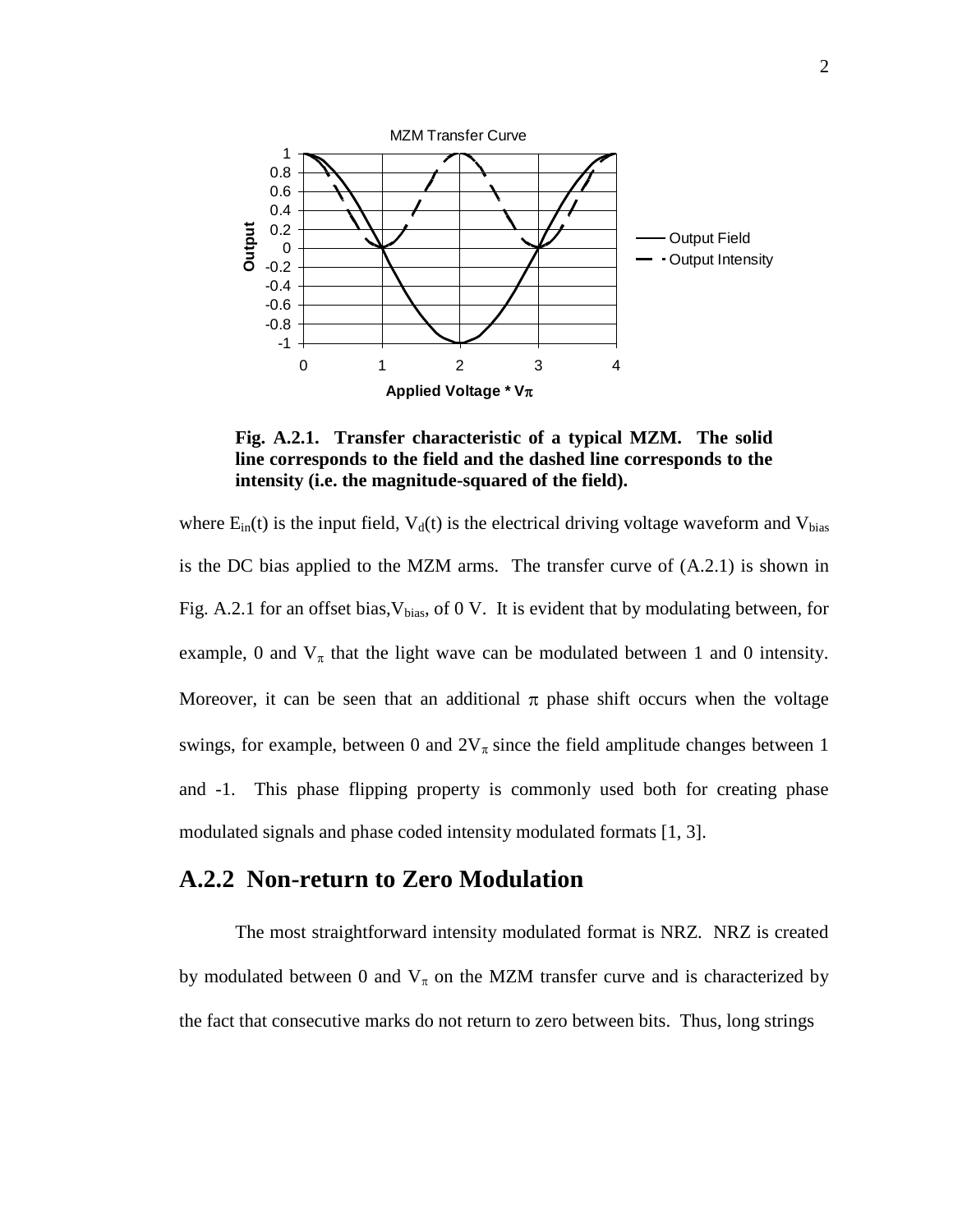

**Fig. A.2.2. NRZ PSD and eye diagrams at 10 Gb/s.**

of marks tend to have large amounts of low frequency information. Additionally, since the driving voltage only swings by  $V_{\pi}$ , no phase flipping occurs in the transmitted field. Optical NRZ modulation is considered a unipolar form of NRZ signaling and therefore has a strong DC component which exceeds 50% of the total energy for finite ER signals (assuming equal probability marks and spaces). The characteristic sinc-like PSD and the corresponding eye diagram for NRZ are shown in Fig. A.2.2.

## **A.2.3 Return to Zero Modulation**

In contrast to NRZ, all RZ modulation formats are characterized by the fact that adjacent marks are separated by periods in which the magnitude returns to the low level. Optical RZ formats are categorized by their duty cycle and phase coding. Three of the most typical RZ formats are 50% RZ (RZ50), 33% RZ (RZ33) and carrier suppressed RZ (CSRZ).

A typical RZ transmitter consists of two serially connected MZMs as shown in Fig. A.2.3. The first MZM is modulated by the standard NRZ data sequence to imprint the information onto the lightwave. The second MZM is driven by a sinusoidal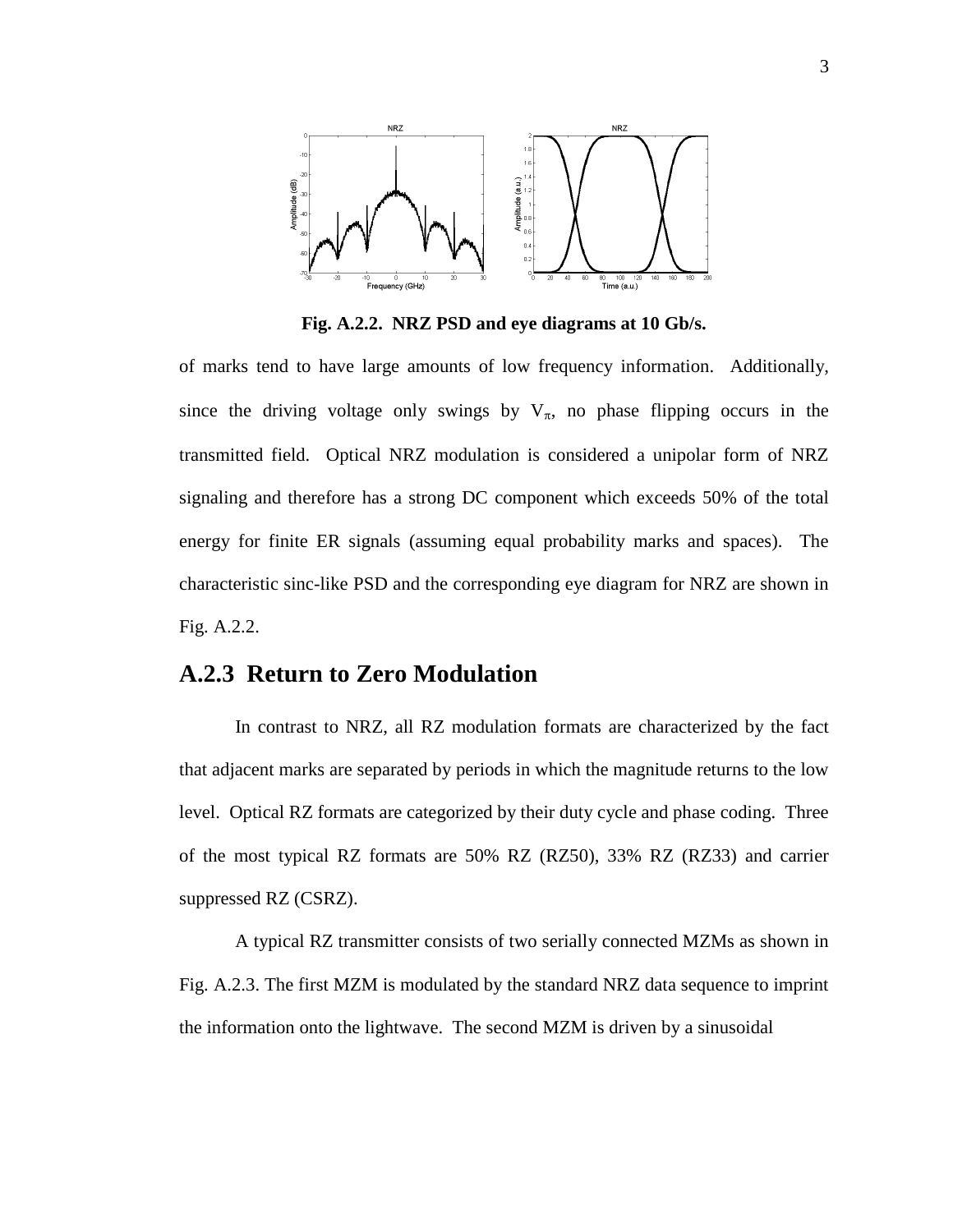

**Fig. A.2.3. Typical RZ transmitter using two cascaded MZMs. The first MZM imparts the data using standard NRZ modulation. The second MZM careves the RZ pulses.** 



**Fig. A.2.4. NRZ PSD and eye diagrams at 10 Gb/s.**

electrical signal and is used as a pulse carver thus ensuring that consecutive marks are separated by dips back zero. The benefits of RZ are many: clock recovery of the transmitted data is easier, ISI effects are less pronounced, higher sensitivities can be achieved and penalties from coherent RB are lower [1, 4]. However, RZ formats also have drawbacks owing to their significantly wider spectra. This implies that RZ formats are spectrally wasteful and inherently inferior for achieving a high spectral efficiency. A further consequence is that RZ formats will suffer from greater amounts of optical filtering penalties since *filter concatenation* effects will be more severe [5].

The creation of the various RZ varieties depends on the nature of the pulse carver driving signal. In order to create RZ50, the pulse carve is driven with a  $V_{\pi}$ voltage (peak to peak) swing sinusoid at the data rate, R, which is biased in quadrature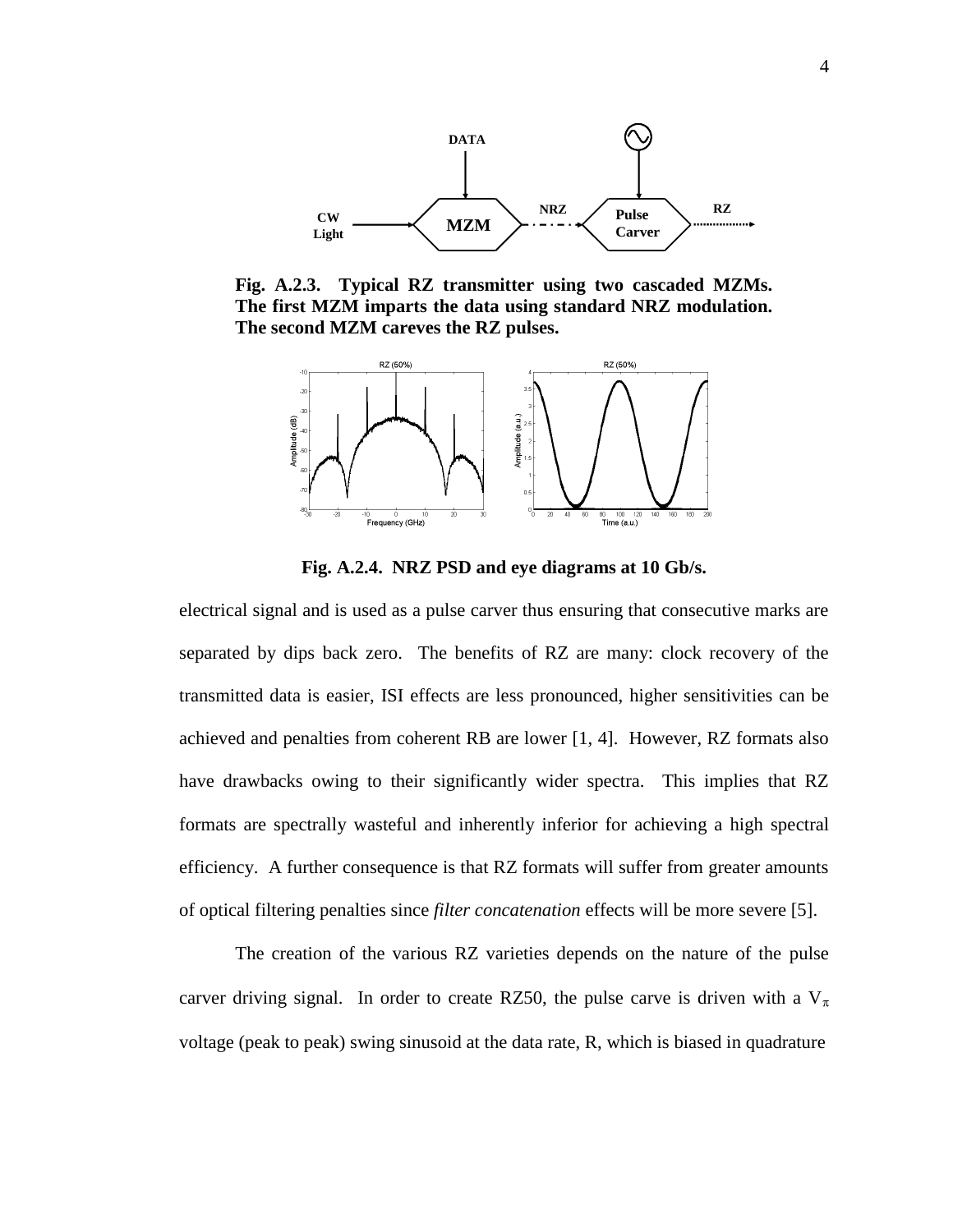

**Fig. A.2.5. RZ33 PSD and eye diagrams at 10 Gb/s.**

(i.e. at  $V_{\pi}/2$  in Fig. A.2.1). The resultant pulses have an approximate 50% duty cycle and no additional phase flipping. The corresponding PSD and eye diagram is shown in Fig. A.2.4.

RZ33 is created by driving the pulse carver with a  $2V_{\pi}$  voltage (peak to peak) swing sinusoid at half the data rate, R/2, which is biased at the maximum of the transfer curve. The carved pulsed have a duty cycle of approximately 33% the bit period. This narrower effective pulse translates to a correspondingly larger amount of high frequency energy as shown in Fig. A.2.5. Again, no phase flipping occurs for RZ33.

CSRZ is created by driving the pulse carver with a  $2V_{\pi}$  voltage (peak to peak) swing sinusoid at half the data rate,  $R/2$ , which is biased at the null of the transfer curve. The key effect of this type of pulse carving is that the duty cycle is about 67% and adjacent pulses always have alternating zero and  $\pi$  phase. In other words, the DC tone averages to zero since alternating bits have opposite phase. Hence, the carrier is suppressed on average and, instead, harmonic tones at  $+/- R/2$  appear as shown in Fig. A.2.6. Conveniently, this phase flipping does not affect receiver design since the all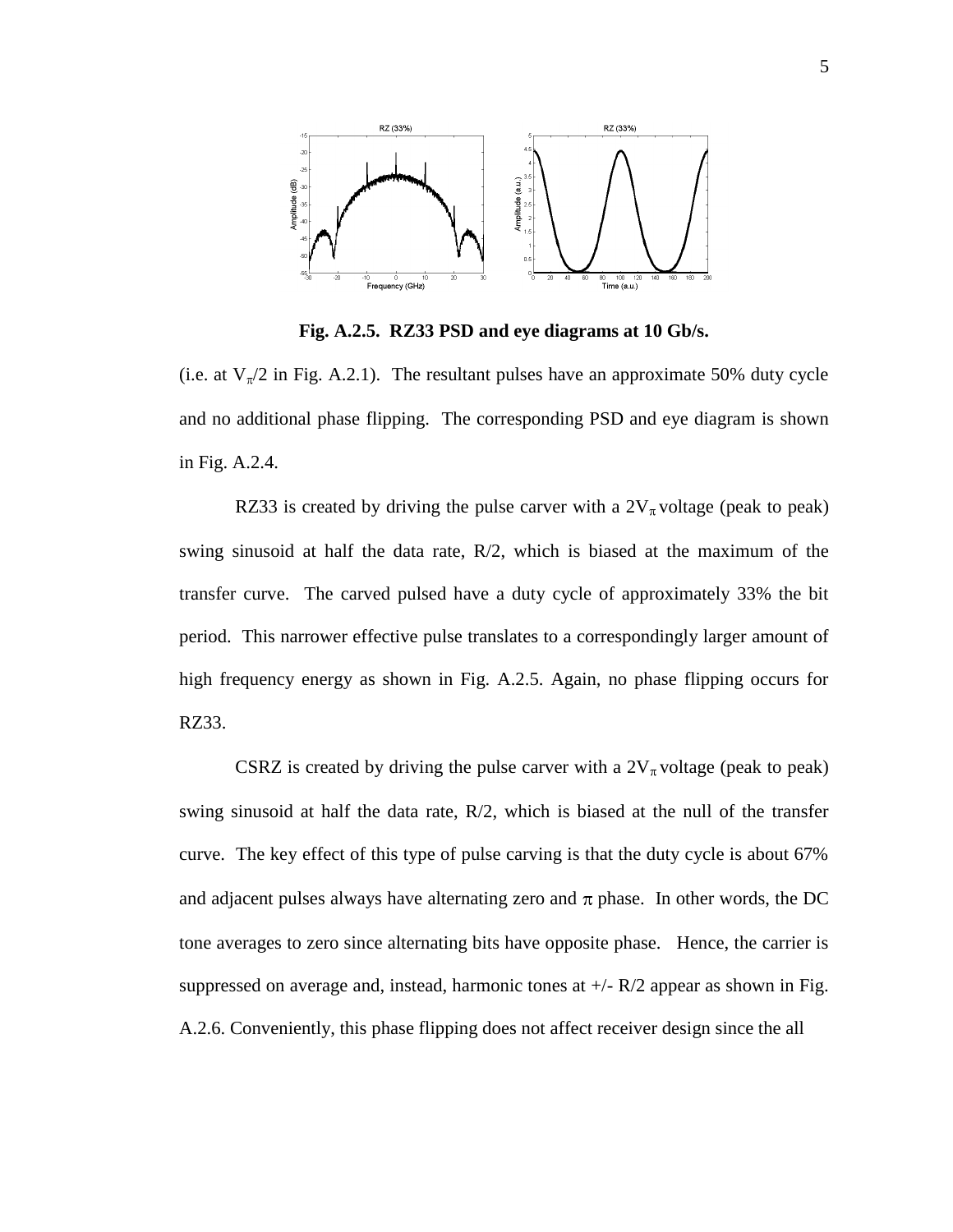

**Fig. A.2.6. CSRZ PSD and eye diagrams at 10 Gb/s.**

phase information is lost during the process of square-law detection. To the receiver, there is no difference between  $a +1$  pulse and  $a -1$  pulse. The motivation to incorporate phase flipping in the transmitted signal is prompted by other influences such as propagation nonlinearities and filtering effects.

#### **A.2.4 Duobinary**

Another class of intensity modulated signals known as partial response signals. These signals are similar to CSRZ in the sense that some bits are flipped by  $\pi$  phase with respect to others. However, partial response coding implies that these phase flips are positioned according to the transmitted bit pattern. Hence, partial response signals require an additional coding layer and different drive electronics than CSRZ.

A particularly important partial response code in optical communications is DB [6-8]. DB has many interesting properties which makes it advantageous in certain situations. Particularly, DB is spectrally compressed compared to NRZ, carrier suppressed (because of the intrinsic phase coding) and highly resistant to ISI [9-12]. These features make DB an ideal candidate for high spectral efficiency systems and metropolitan area networks.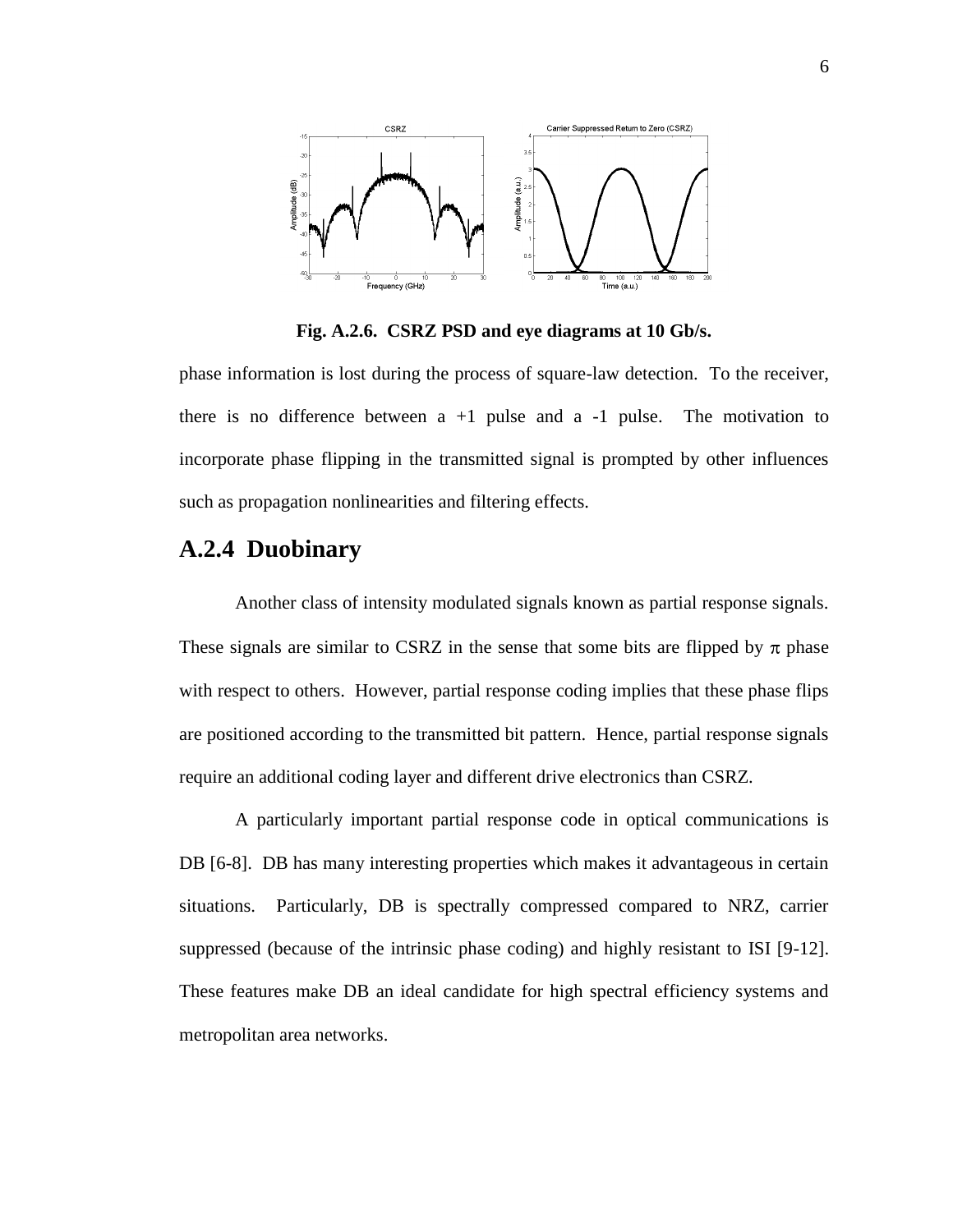

**Fig. A.2.7. Typical LPF DB transmitter. The 2 level binary data is converted to a 3 level waveform via heavy lowpass filtering. The inset shows an example of the 3 level waveform used to drive the MZM.** 



**Fig. A.2.8. DB PSD and eye diagrams at 10 Gb/s.**

To attain these benefits however, the DB transmitter requires additional equipment and is known to be more sensitive to tolerancing error [13]. The schematic of the most common DB transmitter is shown in Fig. A.2.7. The raw data signal is first passed through a differential encoder. The differential encoder consists of an XOR gate and a 1-bit delay. The output of this logic step creates correlations between bits. The encoded sequence then passes through a LPF which has an approximate cutoff around R/4. Typical LPF used for optical DB are  $5<sup>th</sup>$  order Bessel filters. The heavy filtering causes the original, 2 level digital signal to convert to a 3 level signal as exemplified in the inset of Fig. A.2.7. The 3 level filtered waveform is biased at the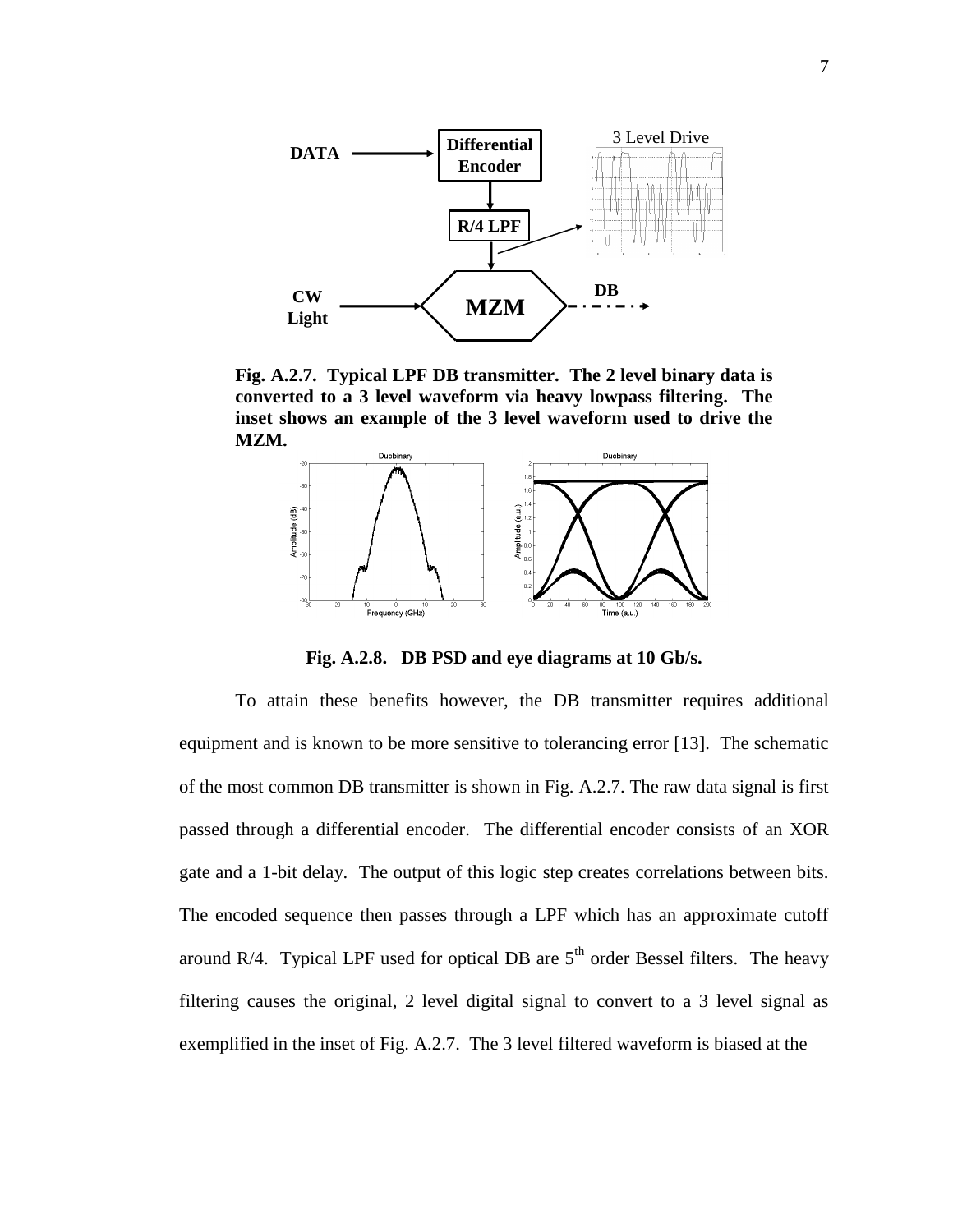

**Fig. A.2.9. Typical DB intensity waveform making use of phase flips in the middle of each space period. The zero-ripple has a duplicitous effect: it causes an excess power penalty while simultaneously improving the ISI immunity.** 

null of the MZM transfer curve and modulated the CW light between the 0,  $V_{\pi}$  and

 $2V_{\pi}$  points. The modulated light has a PSD and eye diagram illustrated in Fig. A.2.8.

The DB signal will follow a phase flipping algorithm which dictates that a  $\pi$ phase flip will occur during the middle of ever space period. Marks separated by an odd number spaces will be  $180^{\circ}$  out of phase with each other as shown in Fig. A.2.9. This feature gives DB a higher immunity to CD and optical filtering effects because overlapping energy from marks separated by a single space (i.e. a 1 0 1 bit pattern) tends to destructively cancel, thereby preserving the low space level [6,14].

#### **A.2.5 References**

- [1] P. J. Winzer and R.-J. Essiambre, "Advanced Modulation Formats for High-Capacity Optical Transport Networks," *Lightwave Technology, Journal of*, vol. 24, pp. 4711-4728, 2006.
- [2] A. Yariv and P. Yeh, "Optical Waves in Crystals: Propagation and Control of Laser Radiation." New York: Wiley-Interscience, 1984.
- [3] A. H. Gnauck and P. J. Winzer, "Optical phase-shift-keyed transmission," *Lightwave Technology, Journal of*, vol. 23, pp. 115-130, 2005.